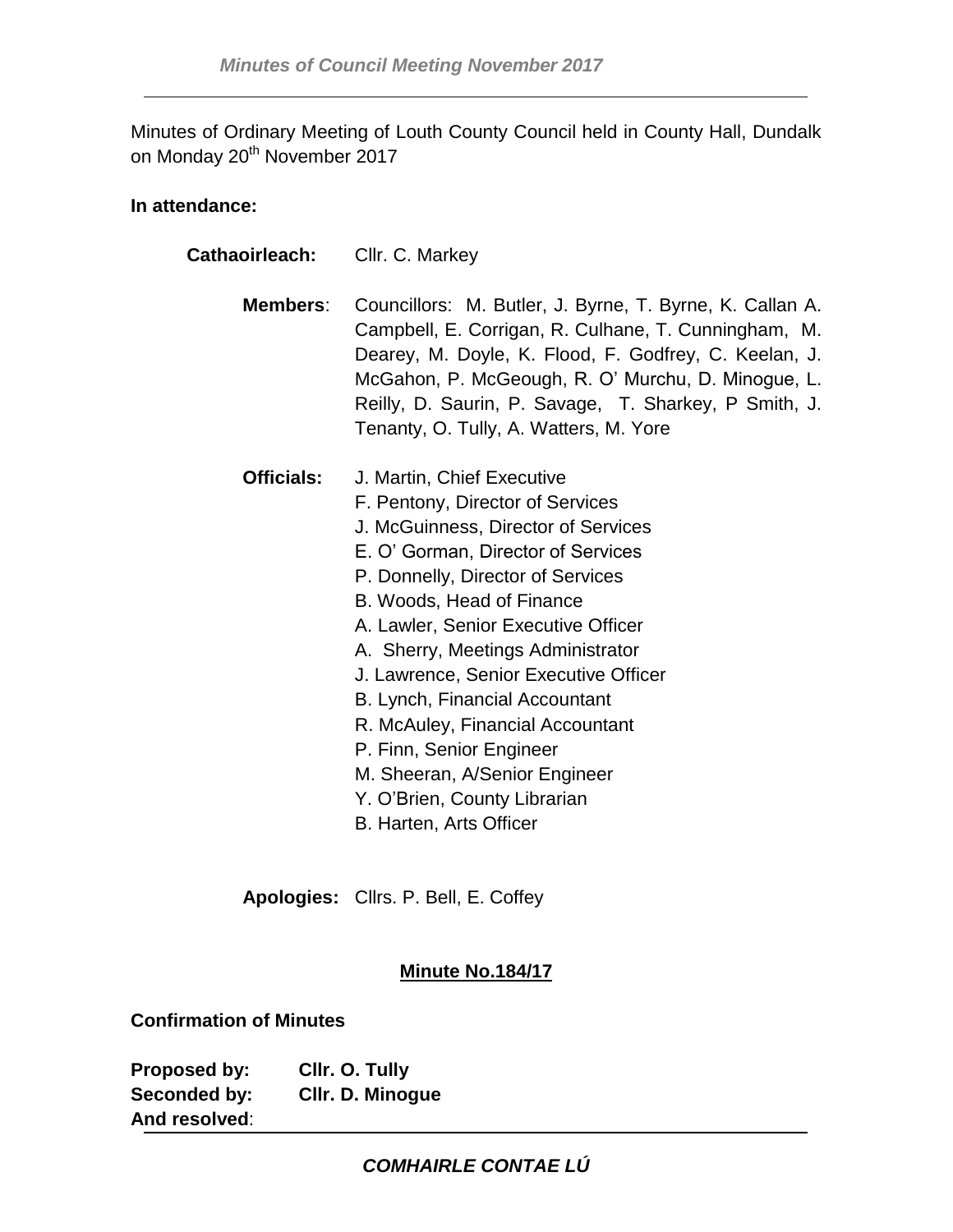That the minutes of the Monthly Meeting held on Monday  $18<sup>th</sup>$  September 2017 be confirmed.

# **Minute No.185/17**

# **Matters arising**

It was agreed to meet with the protocol committee to discuss the protocols being put in place in relation to books of condolence, flying the national flag and conducting civic award ceremonies.

# **Minute No. 186/17**

It was proposed by Cllr. L. Reilly, seconded by M. Doyle and agreed by the members to conclude the meeting at 1.00 pm in order to begin the budget meeting.

# **Minute No. 187/17**

# **Minutes for noting**

The following minutes were noted by the members.

Corporate Policy Group 7th September & 5th October 2017

Borough District of Drogheda 4th September & 2nd October 2017

Municipal District of Dundalk 5th September & 3rd October 2017

Municipal District of Ardee 7th September & 5th October 2017

Local Community Development Committee 17th July 2017

Housing, Community Planning & Emergency Services SPC 19th May 2017

Economic Development & Enterprise Support SPC 12th June 2017

North East Regional Homeless Forum 30th May 2017

Joint Committee of Elected Members Newry Mourne & Down & Louth County Council 17th May 2017

# *COMHAIRLE CONTAE LÚ*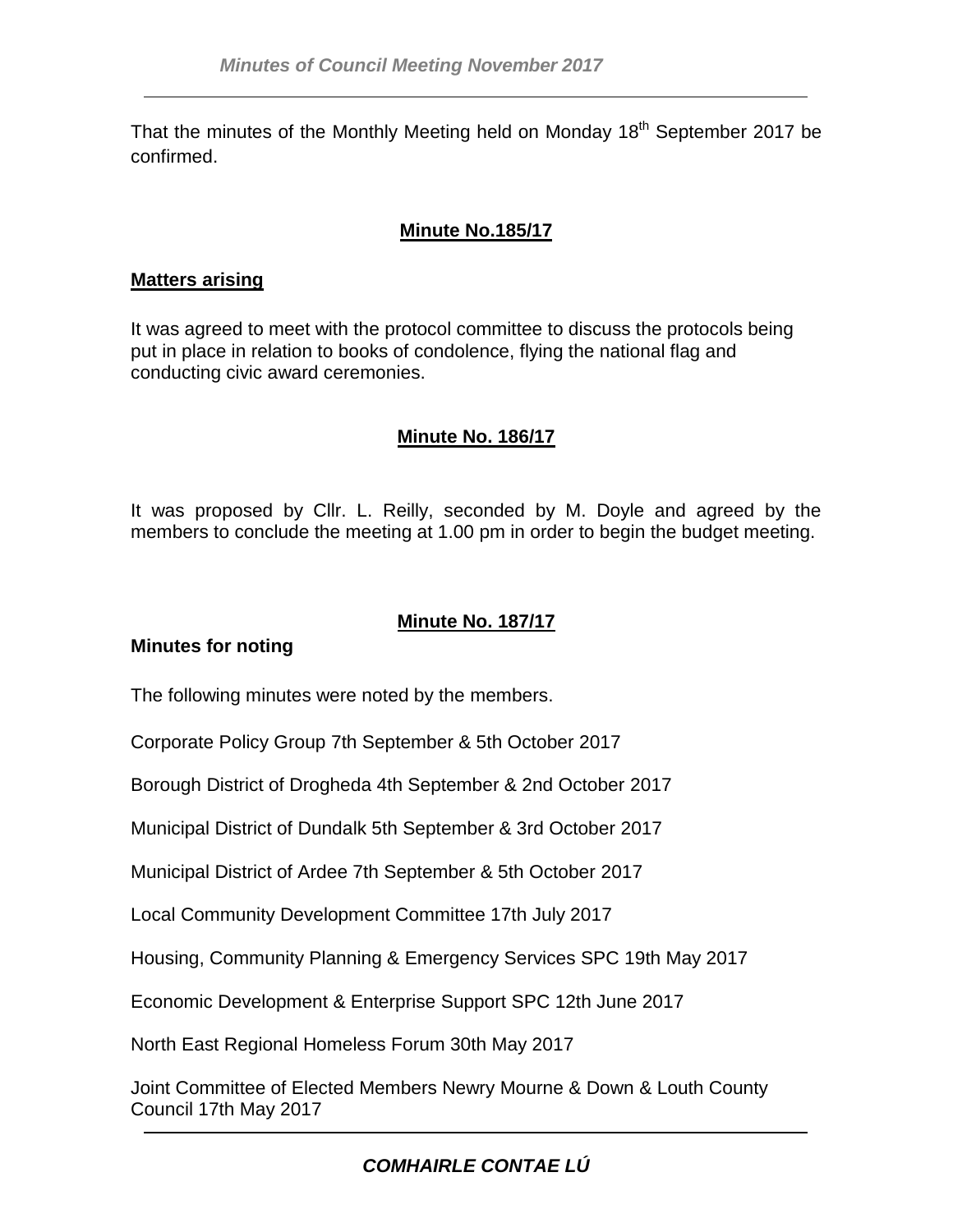# **Minute No. 188/17**

### **Monthly Management Report**

Members considered the Management Report dated  $7<sup>th</sup>$  November 2017 Queries in regard to the report were addressed by the Chief Executive, Members of the Management Team, and Senior Staff. Issues addressed included:-

Concern was raised in relation to air quality, particularly in Dundalk and it was agreed to circulate a note to the members in relation to what monitoring is taking place.

Members were informed that management would be meeting with the board of the port company and would report back.

A query was raised in relation to whether or not Louth County Council had made a submission to the EPA in relation to the Irish Cement waste licence application.

It was agreed to look into the removal of asbestos from a site at Riverside Crescent.

It was agreed to provide a more detailed report in relation to housing adaptation grants.

Members were informed that it was hoped to clear the backlog of housing rent assessments early in the New Year. It was undertaken to circulate the members with a copy of the rent scheme.

# **Minute No.189/17**

#### **Votes of Sympathy to the families of the following:-**

Fintan Goss Robert McLoughlin Catherine Holland The grandfather of Cllr. Coffey Pat Beakey Cyril Jolly Jim Clarke Fr. McNally Brian Muldoon Ollie Farrell Eamonn Campbell Relatives of Staff Members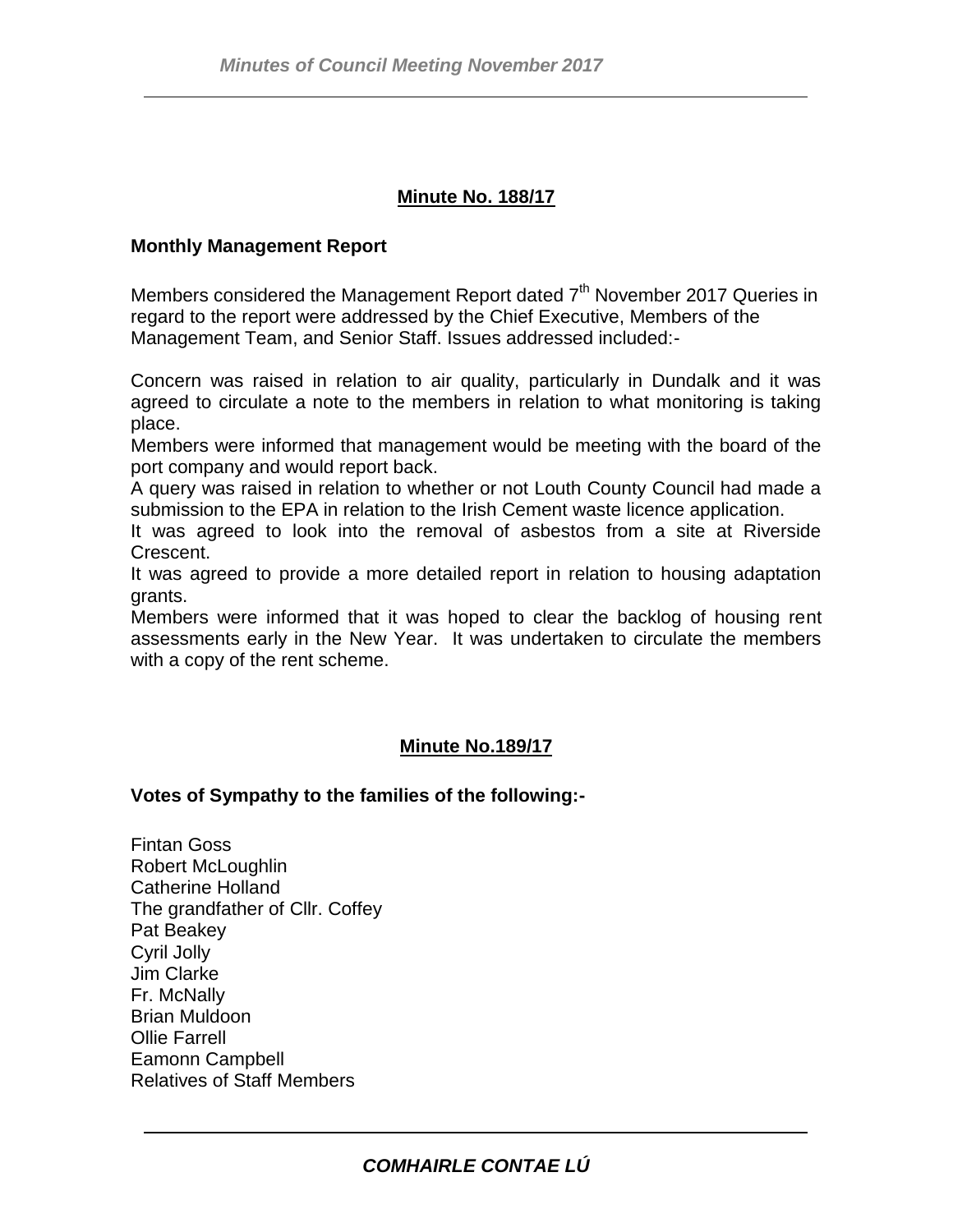# **Minute No.190/17**

### **Votes of Congratulations**

Conor Halpenny, Chef of the Year Dundalk Sports Centre for Inclusion Award Newtown Blues GFC Tadhg Mulligan, Fleadh winner Gerry Hanlon and Henry Vins for Dublin City Marathon success

#### **Minute No. 191/17**

**Section 183 Notice - Disposal of Lands at Fair Green, Drogheda - for approval**

**Proposed by: Cllr. F. Godfrey Seconded by: Cllr. K. Callan And resolved:**

That having considered the notice on the matter dated 10<sup>th</sup> October 2017 to confirm the Disposal of fee simple for premises at Fair Green, Drogheda for a consideration of €20,000 to Associated Bridge Club, Drogheda.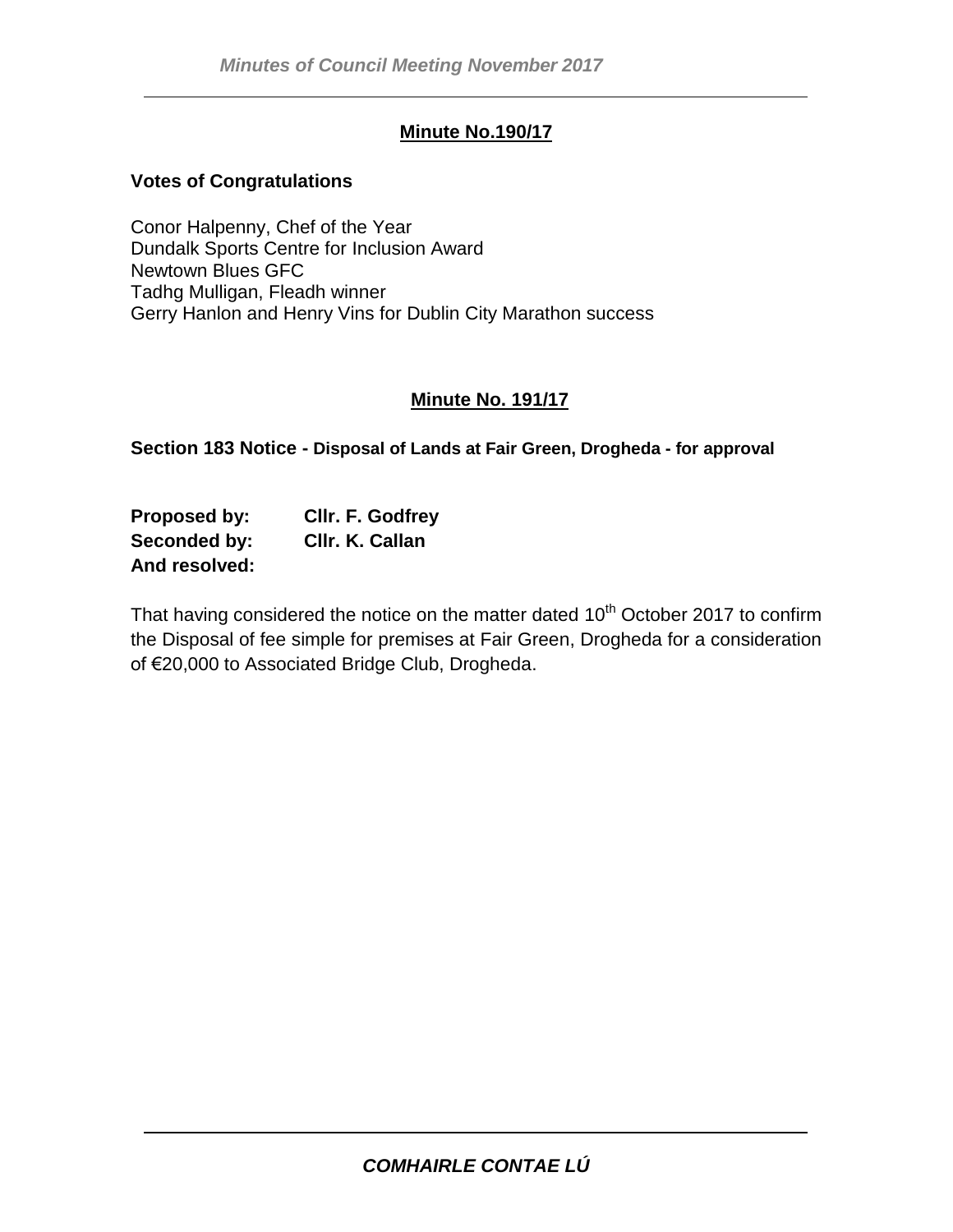# **Minute No. 192/17**

# **Section 85 Agreement – N2 Ardee to Castleblayney Road**

| Proposed by: | <b>CIIr. D. Minogue</b> |
|--------------|-------------------------|
| Seconded by: | CIIr. K. Callan         |
| And resolved |                         |

To enter into a Section 85 agreement between Louth County Council and Monaghan County Council - Monaghan to be the lead authority in the proposed N2 National Primary Road project which will extend from Ardee in County Louth to Castleblayney in County Monaghan

# **Minute No. 193/17**

# **Nomination to Louth Meath Education & Training Board (LMETB)**

| <b>Proposed by:</b> | CIIr. L. Reilly  |
|---------------------|------------------|
| Seconded by:        | CIIr. F. Godfrey |
| And resolved:       |                  |

To nominate Cllr. Peter Savage to the Board of the Louth Meath Education and Training Board.

# **Minute No. 194/17**

# **Louth Local Economic & Community Plan 1st Progress Report 31 December 2016**

The report (for information) as circulated with the Agenda was noted by the membe

# **Minute No. 195/17**

# **Approval for Overdraft Facility of €5,000,000 for 2018**

**Proposed by: Cllr. P. Smith Seconded by: Cllr. M. Butler And resolved**:

To approve the Overdraft Facility in the sum of €5,000,000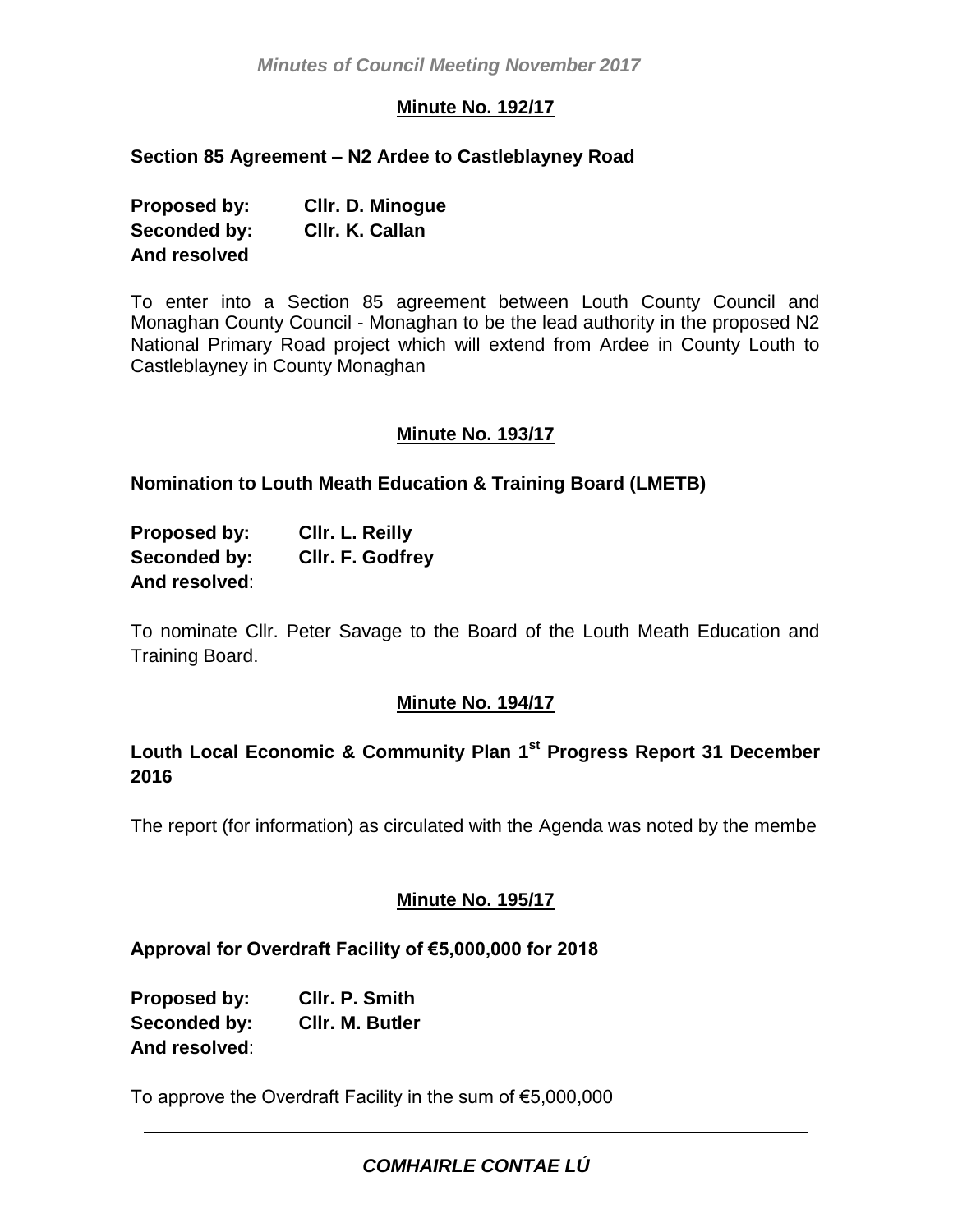# **Minute No. 196/17**

# **Allocation of Community Grants - September & October 2017**

| Proposed by:  | Cllr. F. Godfrey |
|---------------|------------------|
| Seconded by:  | CIIr. C. Keelan  |
| And resolved: |                  |

To approve Members Community Grant Allocations (No. 25 September) (No. 62 October) as listed on the report circulated with the agenda

# **Minute No. 197/17**

# **Louth Arts Act Awards – Round 2**

The Louth Arts Act Awards were noted by the members

# **Minute No. 198/17**

# **Conferences and Events**

| Proposed by:  | CIIr. P. Smith  |
|---------------|-----------------|
| Seconded by:  | Cllr. M. Dearey |
| And resolved: |                 |

To approve attendance of members recorded in the Conference & Events Register at such Conferences and Events listed within the agenda & endorsed by the Corporate Policy Group on 9<sup>th</sup> November 2017

#### **Minute No.199/17**

#### **Notice of Motion**

| Proposed by: | CIIr. K. Callan |
|--------------|-----------------|
| Seconded by: | CIIr. M. Yore   |

Calling on this Council to condemn the actions of the Government of the United Kingdom in seeking to exit from The London Convention of 1964 in preventing countries from fishing in territorial waters whereby agreement has been in effect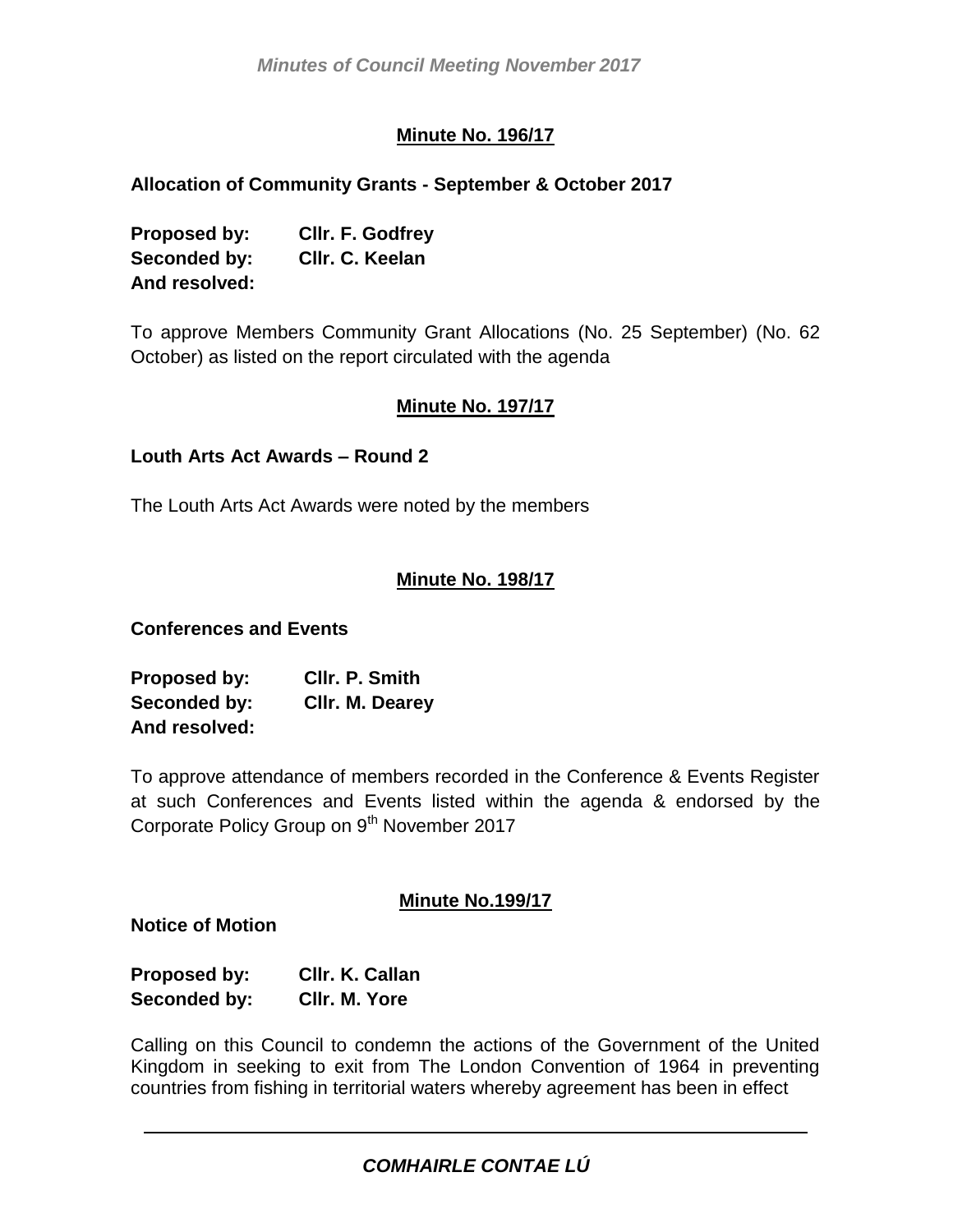prior to the entry of the United Kingdom into the European Union which has permitted Irish Vessels to fish in British Territorial Waters to date.

That this Council in so condemning this withdrawal which will impact on the Irish Fishing Industry and our county as a border fishing county, convey this condemnation to the Northern Ireland Secretary, The British Prime Minister, The Foreign Secretary, The Minister for Foreign Affairs and An Taoiseach.

### **Motion was agreed by the Members**

#### **Minute No. 200/17**

**Notice of Motion**

| Proposed by: | Cllr. D. Saurin         |
|--------------|-------------------------|
| Seconded by: | <b>CIIr. A. Watters</b> |

"That Louth County Council will call on the Government to implement the United Nations Convention on the Rights of Persons with Disabilities (UNCRPD)"

#### **Motion was agreed by the Members**

# **Minute No. 201/17**

**Notice of Motion**

| Proposed by: | CIIr. D. Saurin |
|--------------|-----------------|
| Seconded by: | CIIr. K. Flood  |

"That the Chief Executive Officer will within two months report to the Council, for their consideration, setting out:

1. the current situation in relation to matters which the Council has direct responsibility for, 2. an estimation of the areas and the extent of unmet need relating to same, 3. the areas where engagement of this Council with other public bodies would improve participation for people with disabilities and the names of those public bodies, and 4. the measures taken and planned by this Council to ensure participation and engagement by people with disabilities and their representatives in local decision making strucures and mechanisms, with a view to budgeting and planning for 2018 and beyond to advance implementation of the UN CRPD"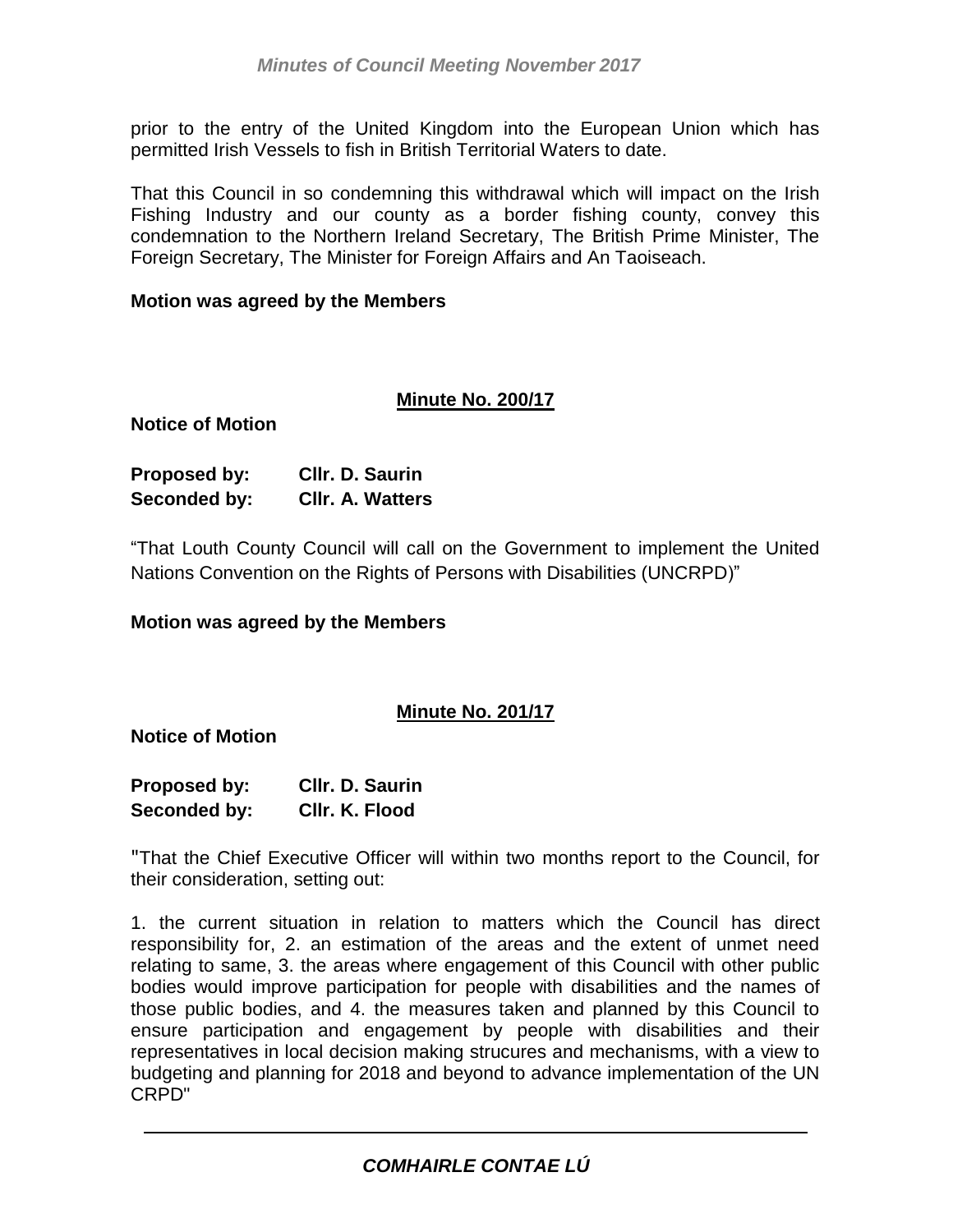**Reply:**

**As the convention outlined in the motion has not been ratified by the Government the Council has no authority to take any action on the matter**

**Motion was agreed by the Members** 

# **Minute No. 202/17**

**Notice of Motion**

| Proposed by: | Cllr. M. Dearey |
|--------------|-----------------|
| Seconded by: | CIIr. M. Butler |

That in light of the recent decision by An Bord Pleanala that the consistent intensive letting of a property in Dublin does constitute development, that Louth County Council should now require a change of use for properties being used in a way that is not ancillary to normal domestic use.

In other words, where high frequency turnover of guests in houses in residential areas without a fulltime occupancy is

- a) materially affecting amenity value for neighbours,
- b) adding unplanned for, loading to sewage treatment and water supply,
- c) adding pressure road and parking capacity,
- d) increasing public health risk,
- e) creating unaffordable house prices and rents for local residents,

that planning permission be required.

#### **Reply:**

**This matter will be examined in detail over the coming weeks**

**During the discussion it was agreed to issue the members with a copy of the circular recently issued on the subject**

**Response was noted by the Members**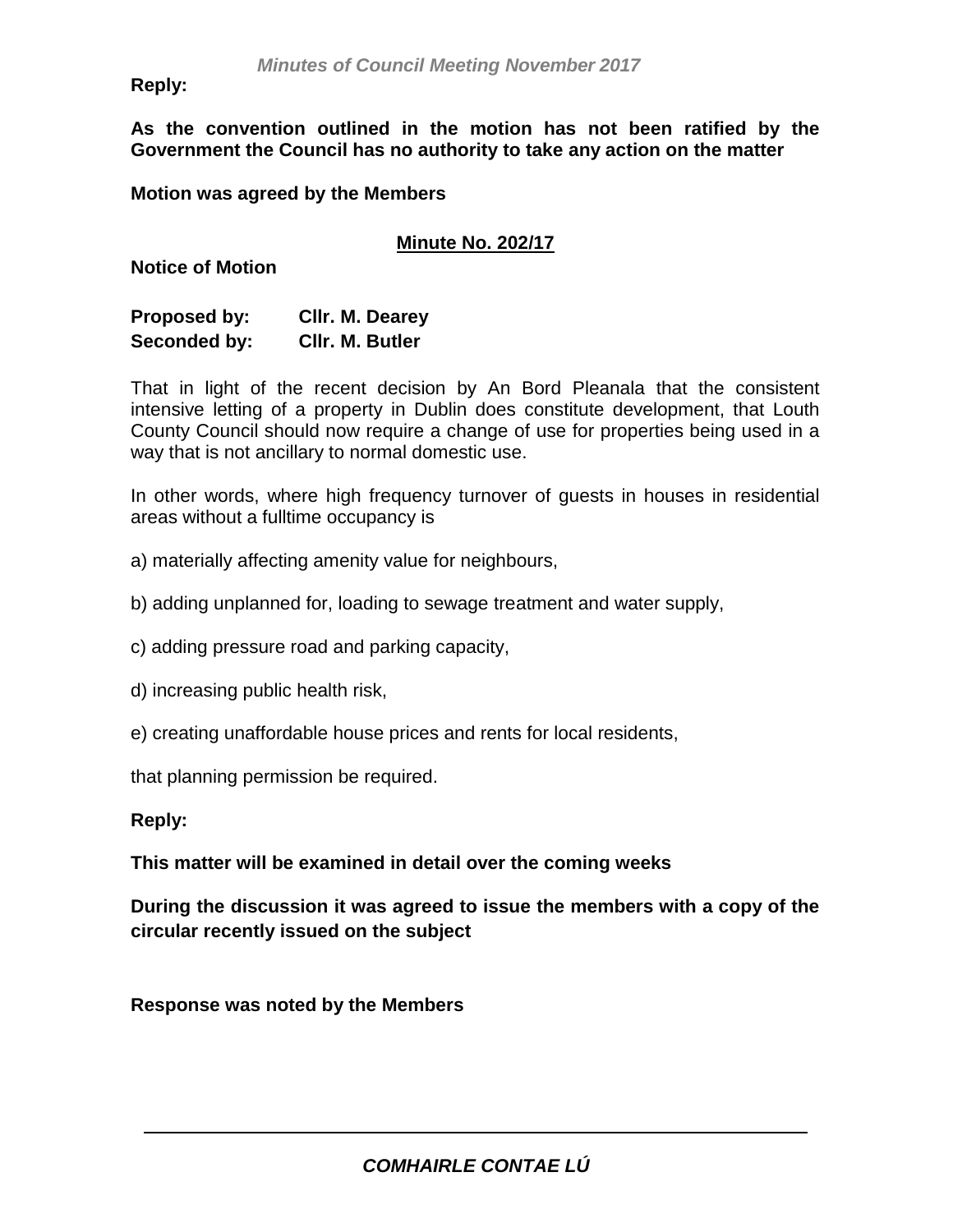# **Minute No. 203/17**

**Notice of Motion**

| Proposed by: | <b>CIIr. J. McGahon</b> |
|--------------|-------------------------|
| Seconded by: | CIIr. M. Doyle          |

That Louth County Council consider following the example set by Dublin City Council in establishing Dublin Canvass Paint a Box Art Project which sees local artists decorating traffic light control boxes with community art.

**Reply:**

**The Council will investigate the matter further with a view to possibly piloting it with a few 'traffic light control boxes'. However issues relating to selection of boxes, Health &Safety, artists' insurance, pedestrian and possibly traffic management, etc. will have to be addressed in advance. Unfortunately, the Arts Office is not resourced to carry out this project at the moment.**

**Response was noted by the Members** 

# **Minute No. 204/17**

**Notice of Motion**

| Proposed by: | <b>CIIr. A. Watters</b> |
|--------------|-------------------------|
| Seconded by: | CIIr. J. Byrne          |

To call on Louth County Council to examine and prepare a report on all dangerous trees in County Louth. The trees which are regarded as dangerous or a public safety issue should then be safely removed.

#### **Reply**

**The Operations Directorate did recently publish notice in respect of Section 70 of the Roads Act 1993 advising landowners of their responsibility to maintain hedge rows and trees that are abutting a public road. Where landowners do not comply with the requirement, notice under the act will be served on the respective land owners.** 

**To action a survey of all trees would not be practical and would be an extremely expensive undertaking. Trees on lands in the ownership of the local authority will be maintained and managed in a sustainable fashion including removal where it is considered the preferred option**

During the discussion members of the public were encouraged to notify the local authority of any trees of concern through [www.fixyourstreet.ie](http://www.fixyourstreet.ie/)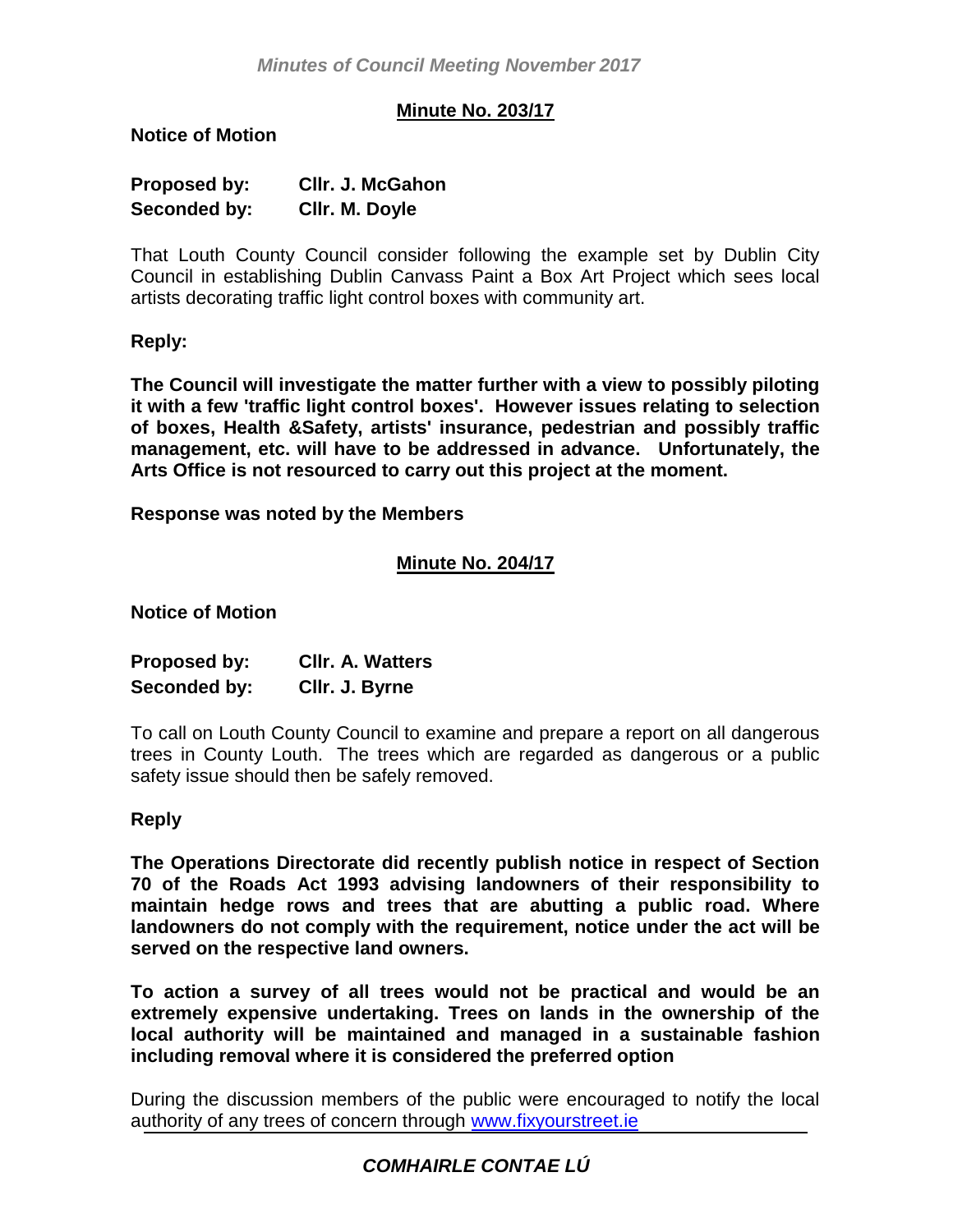# **Minute No. 205/17**

#### **Notice of Motion**

| <b>Proposed by:</b> | <b>CIIr. R. Culhane</b> |
|---------------------|-------------------------|
| Seconded by:        | CIIr. K. Callan         |

That Louth County Council recognises the enormous contribution the late Jimmy Magee has made to sport in Ireland and the ambassadorial role he has played in promoting his native county of Louth. A commemorative statue or plaque positioned in a prominent position would be a fitting tribute to this great Gael who was loved throughout his lifetime by sports fans nationally and internationally.

#### **Members agreed the motion**

# **Minute No. 206/17**

#### **Notice of Motion**

| Proposed by: | <b>CIIr. A. Watters</b> |
|--------------|-------------------------|
| Seconded by: | Cllr. D. Saurin         |

'That Louth County County calls on the Minister for Community and Rural Development to take immediate action to reduce the delays in accessing LEADER funding for community groups; to make a commitment that no LEADER programme funding will be diverted to other projects and to make a commitment that the funding for LEADER will be restored as soon as possible"

# **Reply**

**The RDP 2014-2020 in County Louth has a total budget of €6,101,862.01 with a project budget of €4,576,396.51. The project budget is spread across three themes:**

- **· Economic Development, Enterprise Development and Job Creation**
- **· Social Inclusion**
- **· Rural Environment.**

**This budget amount is guaranteed for qualifying projects in Co Louth.**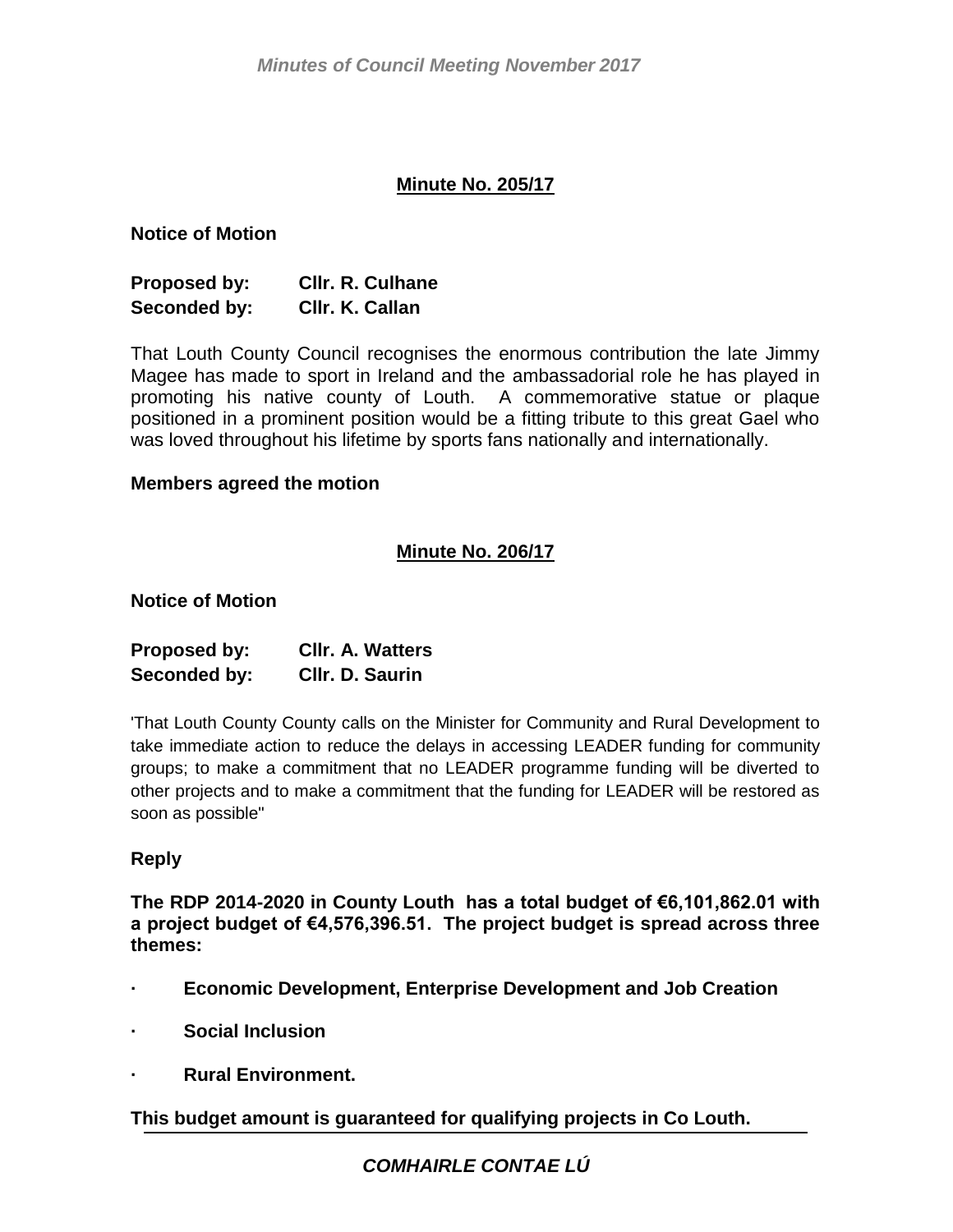**On 13th June 2017 the Department of Arts, Heritage, Regional, Rural and Gaeltacht Affairs( now Department of Rural and Community Development, for LEADER programme) issued a position Paper of action points to further improve the administrative procedures relating to the programme arising from a LEADER forum in May 2017. This Programme is ongoing.**

**Response was noted by the members**

# **Minute No. 207/17**

#### **Notice of Motion**

| <b>Proposed by:</b> | CIIr. C. Keelan |
|---------------------|-----------------|
| Seconded by:        | CIIr. M. Yore   |

"That this Council calls on the Oireachtas to enact the Life Saving Equipment Bill, 2017 into law"

**The Motion was agreed by the members**

# **Minute No. 208/17**

### **Notice of Motion**

| <b>Proposed by:</b> | Cllr. F. Godfrey |
|---------------------|------------------|
| Seconded by:        | Cllr. J. Tenanty |

That Louth County Council writes to the Communications Minister Denis Naughton to put in place a system where motorists can renew their driving licences in any post office in County Louth and nationwide.

#### **The Motion was agreed by the members**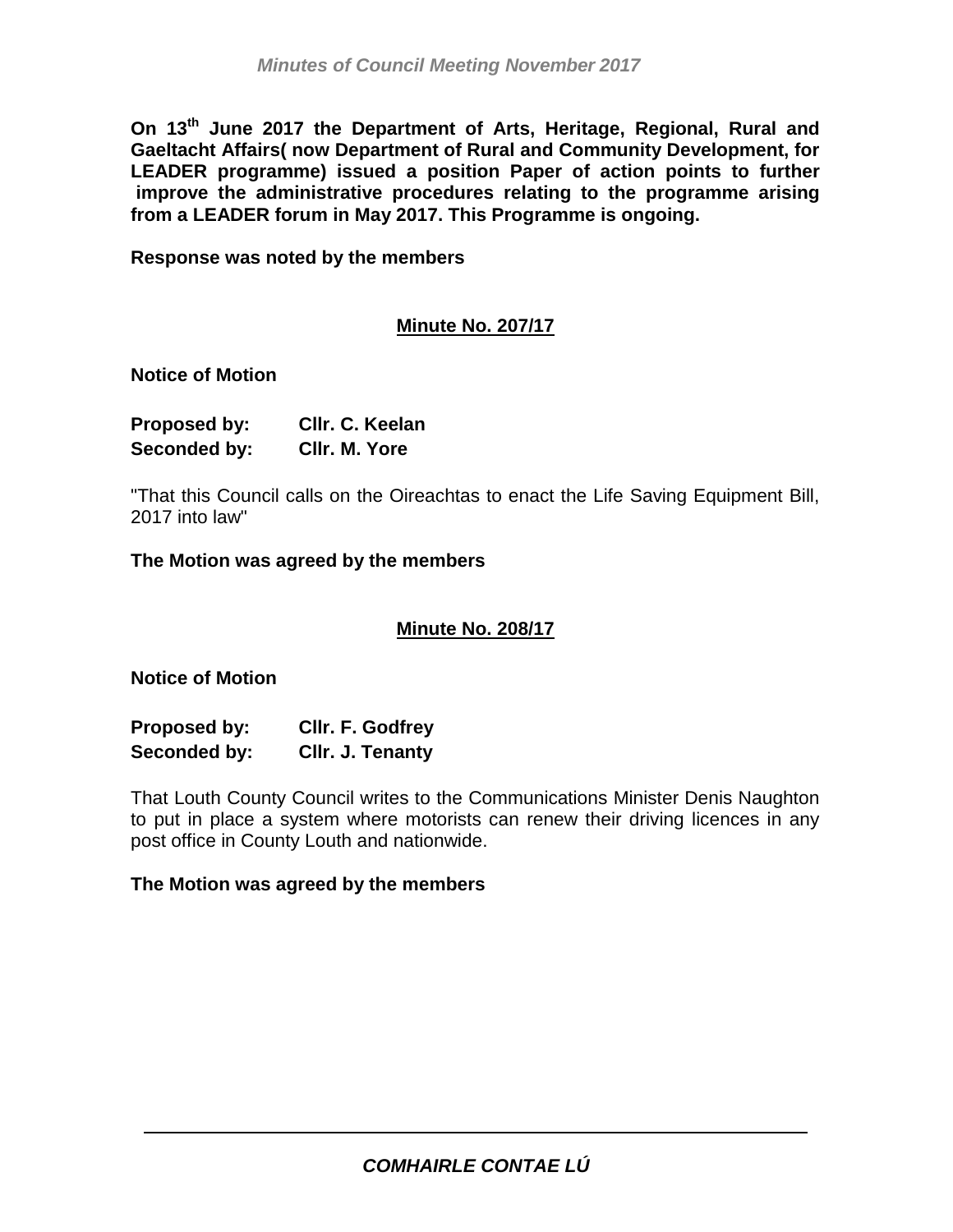# **Minute No. 209/17**

**Notice of Motion**

| <b>Proposed by:</b> | CIIr. R. O'Murchu |
|---------------------|-------------------|
| Seconded by:        | Cllr. D. Saurin   |

'That Louth County Council calls on Taoiseach Leo Varadkar to appeal to the Spanish government to desist from its present course of action against the Catalan government and its people. Heavy-handed policing, imprisonment and political repression are not a solution to the question of Catalonian self-determination.

The Spanish government should agree to internationally mediated dialogue as a means to find a peaceful resolution.

We express solidarity with the people of Catalonia.'

Following a debate in which a variety of opinions were expressed a roll call vote was called the result of which was as follows:-

**For:** Cllrs. M. Butler, J. Byrne, A Campbell, E. Corrigan, T. Cunningham, K. Flood, P. McGeough, R. O'Murchu, D. Saurin, T. Sharkey, A. Watters **(Total 11)**

**Against:** Cllrs. T. Byrne, K. Callan, R. Culhane, M. Dearey, M. Doyle, C. Keelan, C. Markey, J. McGahon, D. Minogue, L. Reilly, P. Smith, J. Tenanty, O. Tully, M. Yore **(Total 14)**

**Abstain:** Cllr. F. Godfrey **(Total 1)**

**Absent:** Cllrs. P. Bell, E. Coffey, P. Savage **(Total 3)**

**The Motion therefore fell**